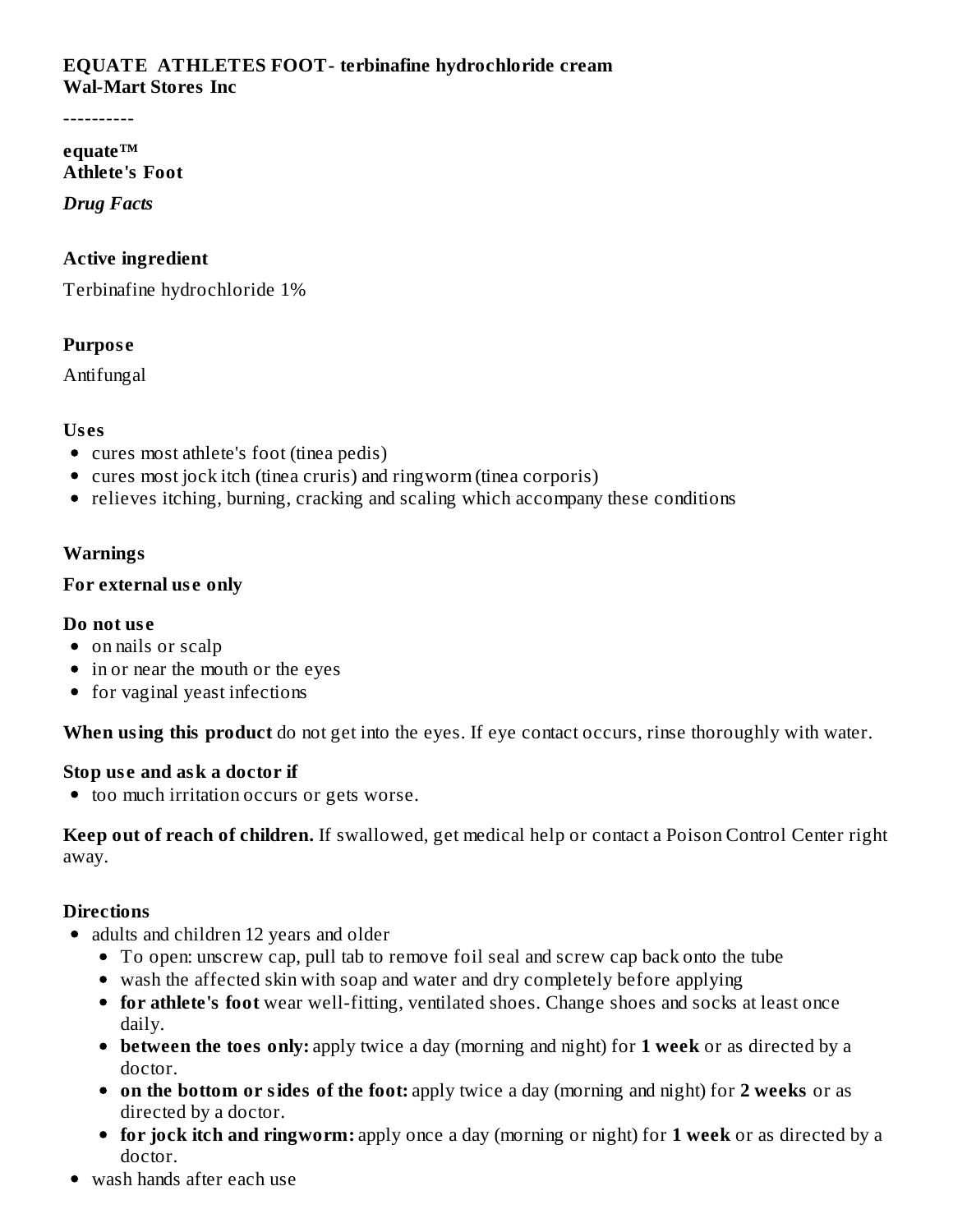children under 12 years: ask a doctor

1 week between the toes



2 weeks on the bottom or sides of the foot



#### **Other information**

- store at controlled room temperature 20°-25°C (68°-77°F)
- see carton or tube crimp for lot number and expiration date

#### **Inactive ingredients**

Benzyl Alcohol, Cetyl Alcohol, Cetyl Palmitate, Isopropyl Myristate, Polysorbate 60, Purified Water, Sodium Hydroxide, Sorbitan Monostearate, Stearyl Alcohol.

**Questions?**

**1-888-287-1915**

**DISTRIBUTED BY: Walmart Inc., Bentonville, AR 72716**

#### **PRINCIPAL DISPLAY PANEL - 30 g Tube Carton**

NDC 49035-080-03

equate™

Compare to Lamisil AT® Active Ingredient\*

Athlete's Foot

Terbinafine Hydrochloride 1% Antifungal Cream

Cures Most Athlete's Foot

- Relieves Itching & Burning
- Full Prescription Strength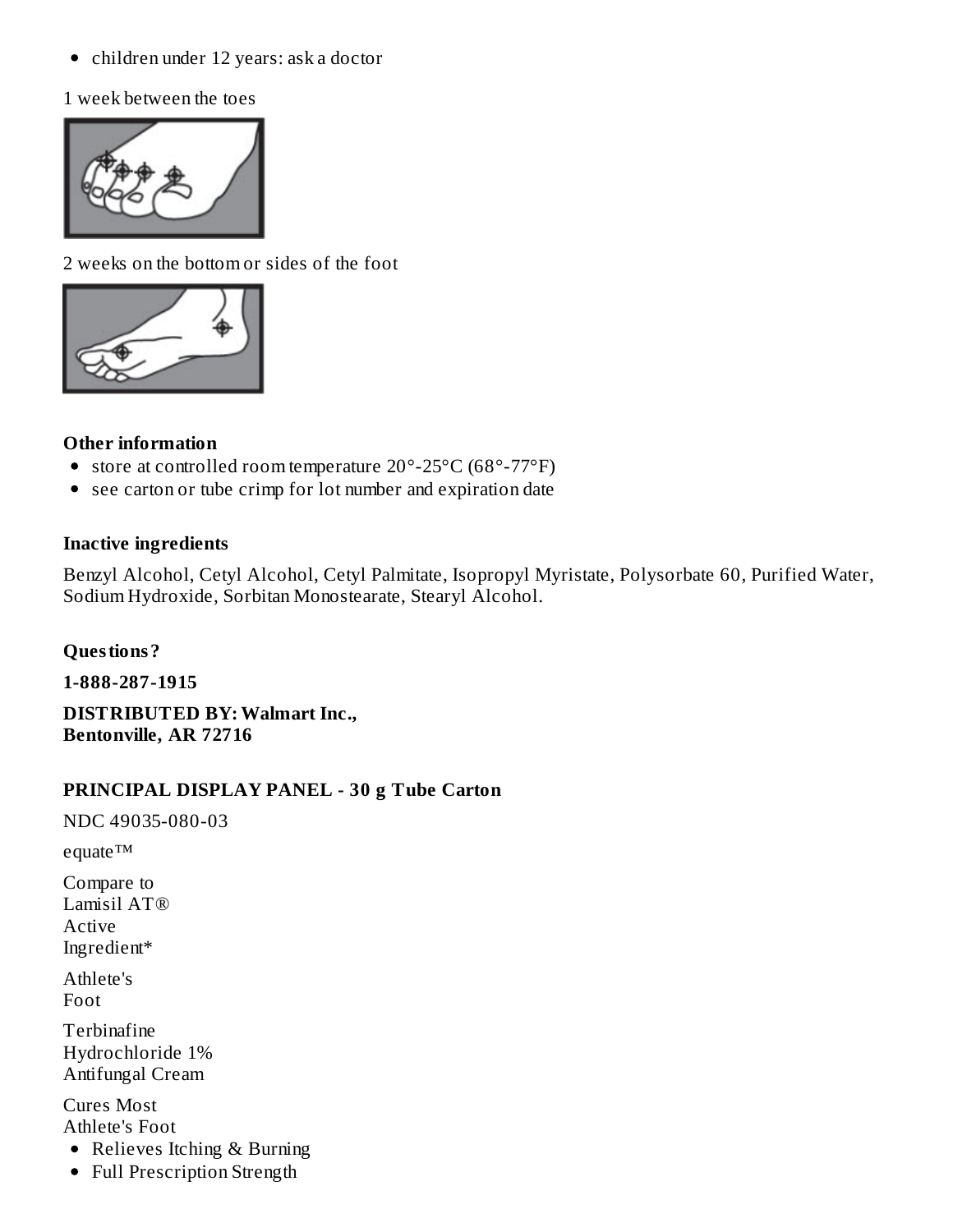NET WT 1 OZ (30 g)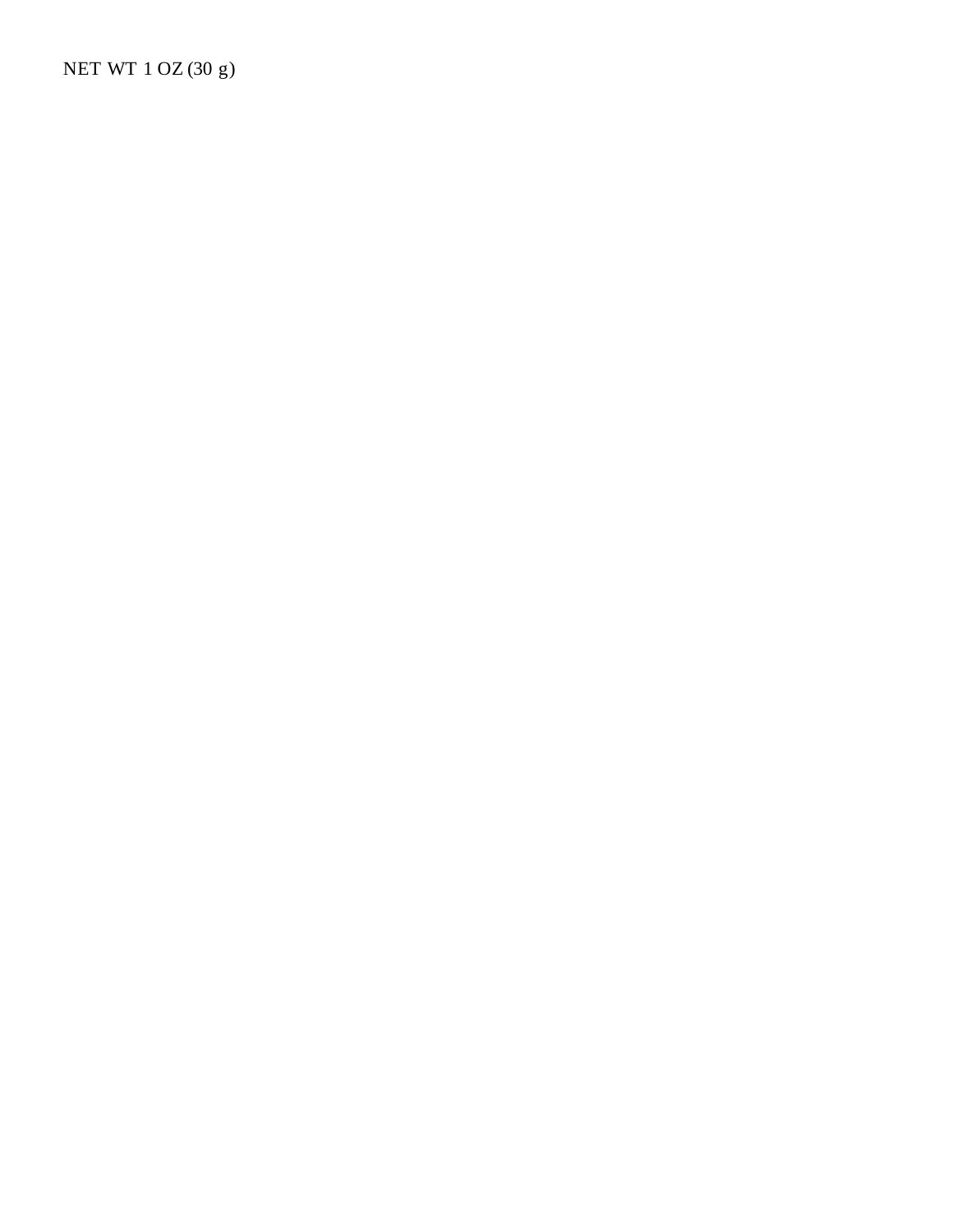

'HIVAC MACH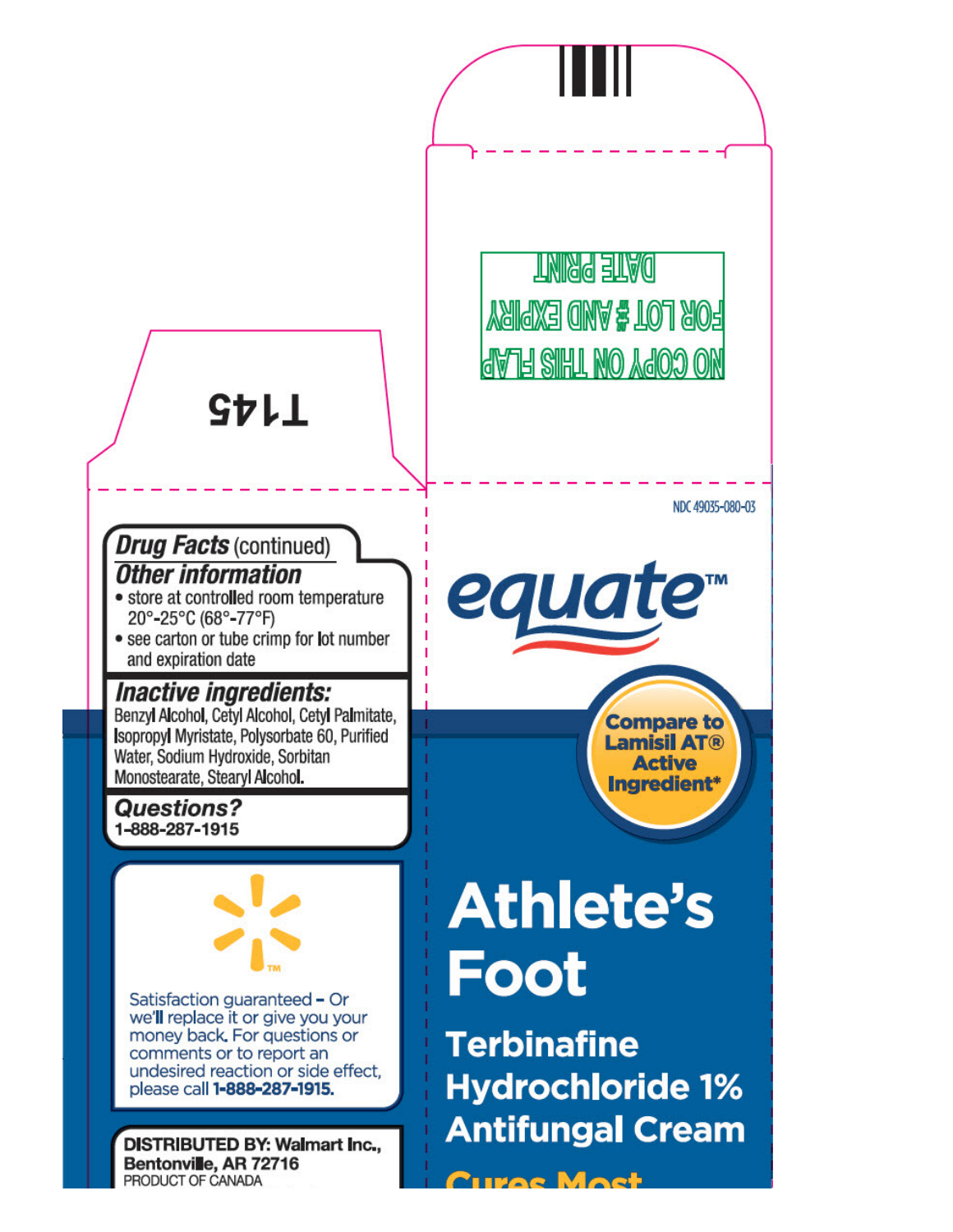\*This product is not manufactured or distributed by Novartis Consumer Health, Inc., owner of the registered trademark Lamisil AT®.



# **Athlete's Foot**

• Relieves Itching & Burning • Full Prescription Strength

# **NET WT1OZ (30 g)**

£Þ 1218-0 FbK-8926-0

lete's Fool

& Burning<br>Strength

rochloride 1%

Do not use if seal on tube is broken or is not visible.

**Drug Facts** 

**Active ingredient Purpose** Terbinafine hydrochloride 1%.......Antifungal

### Uses

- cures most athlete's foot (tinea pedis)
- cures most jock itch (tinea cruris) and
- ringworm (tinea corporis) • relieves itching, burning, cracking and
- scaling which accompany these conditions

#### **Warnings** For external use only

Do not use . on nails or scalp

- in or near the mouth or the eyes
- for vaginal yeast infections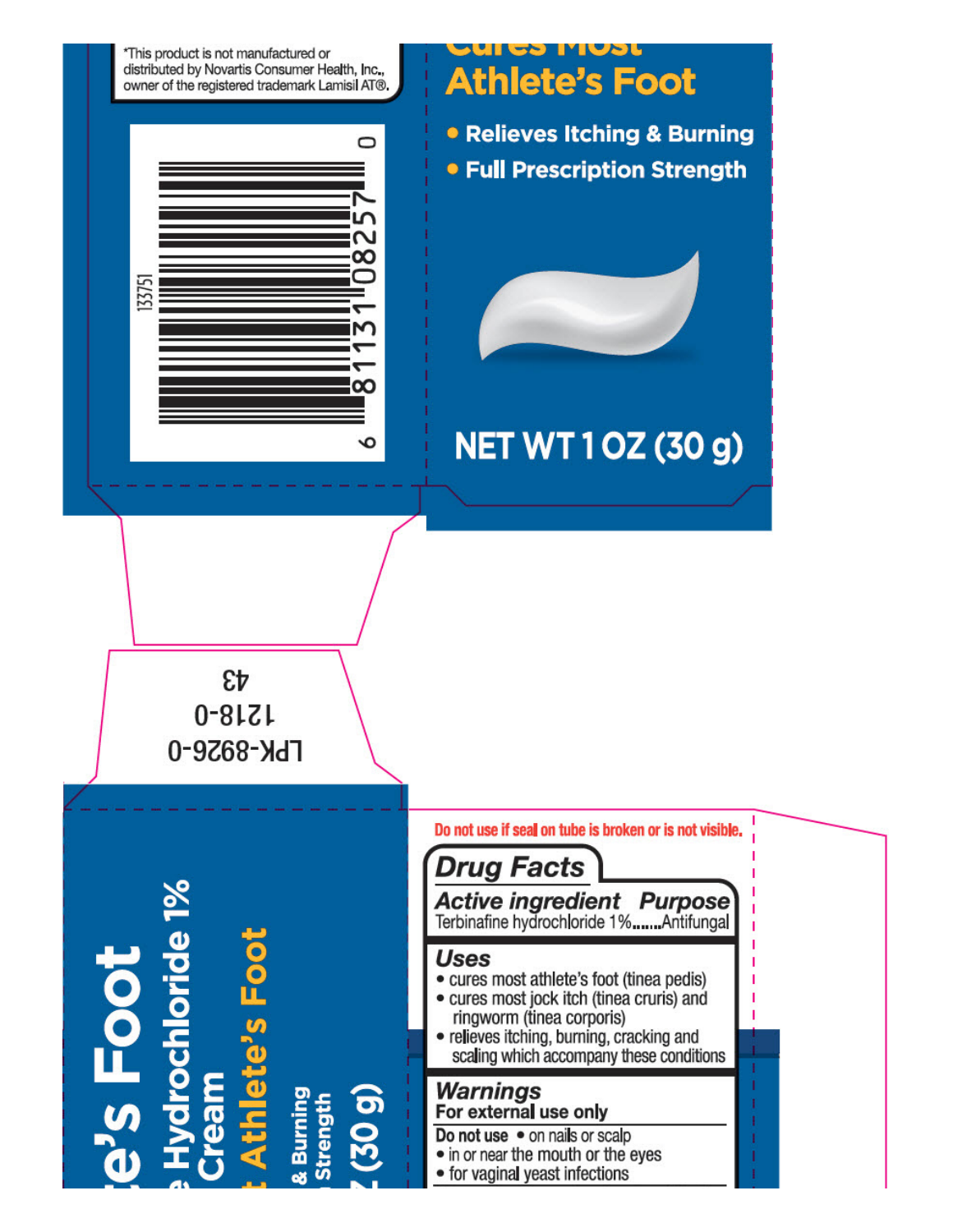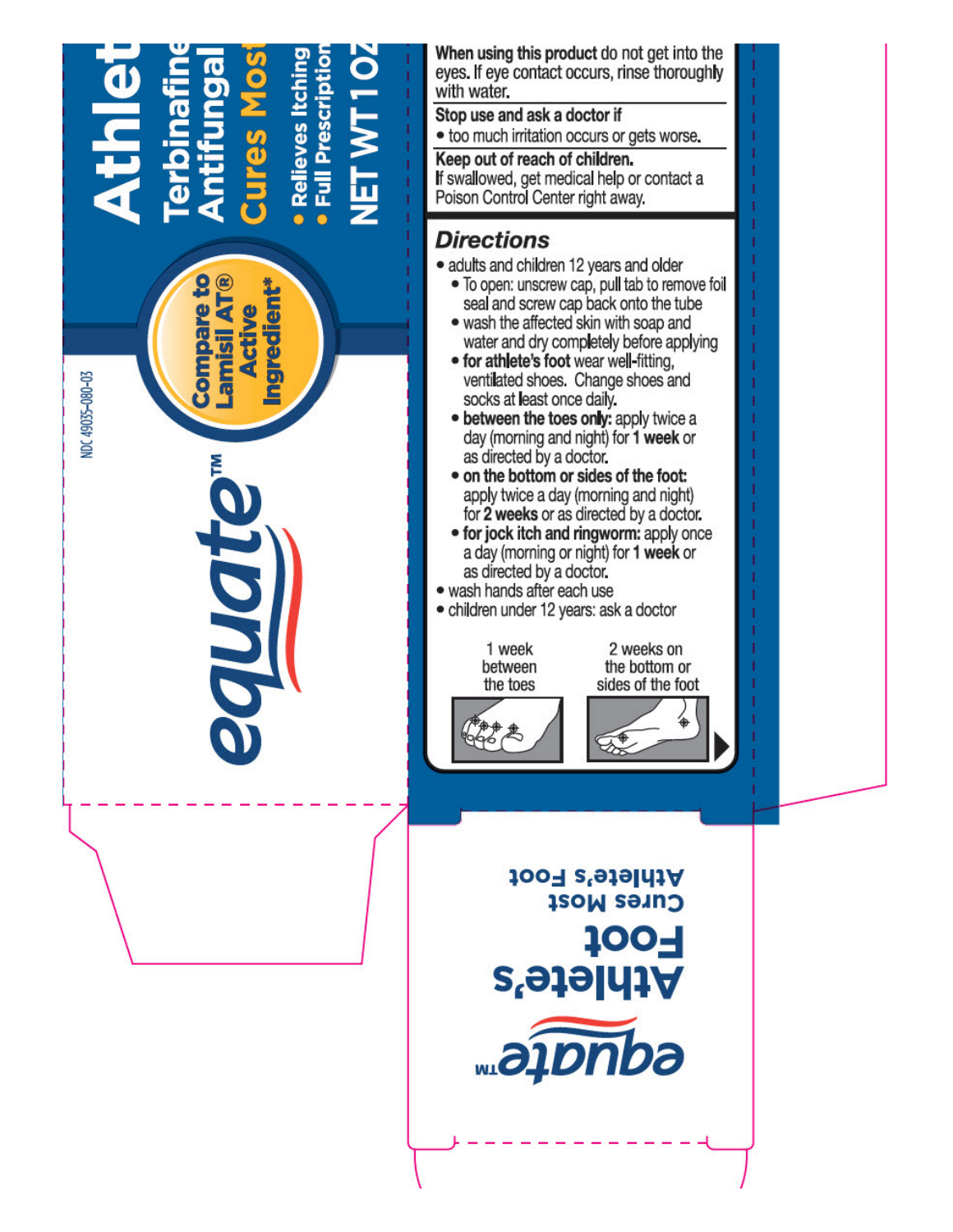

| <b>EQUATE ATHLETES FOOT</b>                                                                 |  |                                      |                     |                             |  |                           |                           |  |
|---------------------------------------------------------------------------------------------|--|--------------------------------------|---------------------|-----------------------------|--|---------------------------|---------------------------|--|
| terbinafine hydrochloride cream                                                             |  |                                      |                     |                             |  |                           |                           |  |
|                                                                                             |  |                                      |                     |                             |  |                           |                           |  |
| <b>Product Information</b>                                                                  |  |                                      |                     |                             |  |                           |                           |  |
| Product Type                                                                                |  | HUMAN OTC DRUG<br>Item Code (Source) |                     |                             |  | NDC:49035-080             |                           |  |
| <b>Route of Administration</b>                                                              |  | <b>TOPICAL</b>                       |                     |                             |  |                           |                           |  |
|                                                                                             |  |                                      |                     |                             |  |                           |                           |  |
|                                                                                             |  |                                      |                     |                             |  |                           |                           |  |
| <b>Active Ingredient/Active Moiety</b>                                                      |  |                                      |                     |                             |  |                           |                           |  |
| <b>Ingredient Name</b>                                                                      |  |                                      |                     |                             |  | <b>Basis of Strength</b>  | Strength                  |  |
| Terbinafine Hydrochloride (UNII: 012C11ZU6G) (Terbinafine - UNII:G7RIW8S0XP)<br>Terbinafine |  |                                      |                     |                             |  |                           | 1g in 100 g               |  |
|                                                                                             |  |                                      |                     |                             |  |                           |                           |  |
|                                                                                             |  |                                      |                     |                             |  |                           |                           |  |
| <b>Inactive Ingredients</b>                                                                 |  |                                      |                     |                             |  |                           |                           |  |
| <b>Ingredient Name</b>                                                                      |  |                                      |                     |                             |  | Strength                  |                           |  |
| benzyl alcohol (UNII: LKG8494WBH)                                                           |  |                                      |                     |                             |  |                           |                           |  |
| cetyl alcohol (UNII: 936JST6JCN)                                                            |  |                                      |                     |                             |  |                           |                           |  |
| cetyl palmitate (UNII: 5ZA2S6B08X)                                                          |  |                                      |                     |                             |  |                           |                           |  |
| isopropyl myristate (UNII: 0RE8K4LNJS)                                                      |  |                                      |                     |                             |  |                           |                           |  |
| polysorbate 60 (UNII: CAL22UVI4M)                                                           |  |                                      |                     |                             |  |                           |                           |  |
| water (UNII: 059QF0KO0R)                                                                    |  |                                      |                     |                             |  |                           |                           |  |
| sodium hydroxide (UNII: 55X04QC32I)                                                         |  |                                      |                     |                             |  |                           |                           |  |
| sorbitan monostearate (UNII: NVZ4I0H58X)                                                    |  |                                      |                     |                             |  |                           |                           |  |
| stearyl alcohol (UNII: 2KR89I4H1Y)                                                          |  |                                      |                     |                             |  |                           |                           |  |
|                                                                                             |  |                                      |                     |                             |  |                           |                           |  |
| <b>Product Characteristics</b>                                                              |  |                                      |                     |                             |  |                           |                           |  |
| Color                                                                                       |  | <b>WHITE</b>                         | <b>Score</b>        |                             |  |                           |                           |  |
| <b>Shape</b>                                                                                |  |                                      | Size                |                             |  |                           |                           |  |
| Flavor                                                                                      |  |                                      | <b>Imprint Code</b> |                             |  |                           |                           |  |
| <b>Contains</b>                                                                             |  |                                      |                     |                             |  |                           |                           |  |
|                                                                                             |  |                                      |                     |                             |  |                           |                           |  |
|                                                                                             |  |                                      |                     |                             |  |                           |                           |  |
| Packaging                                                                                   |  |                                      |                     |                             |  |                           |                           |  |
| <b>Item Code</b><br><b>Package Description</b><br>#                                         |  |                                      |                     | <b>Marketing Start Date</b> |  | <b>Marketing End Date</b> |                           |  |
| 1 NDC:49035-080-03<br>1 in 1 CARTON                                                         |  |                                      | 07/02/2007          |                             |  |                           |                           |  |
| 30 g in 1 TUBE; Type 0: Not a Combination Product<br>$\mathbf{1}$                           |  |                                      |                     |                             |  |                           |                           |  |
|                                                                                             |  |                                      |                     |                             |  |                           |                           |  |
|                                                                                             |  |                                      |                     |                             |  |                           |                           |  |
| <b>Marketing Information</b>                                                                |  |                                      |                     |                             |  |                           |                           |  |
| <b>Marketing Category</b><br><b>Application Number or Monograph Citation</b>                |  |                                      |                     | <b>Marketing Start Date</b> |  |                           | <b>Marketing End Date</b> |  |
| <b>ANDA</b><br>ANDA077511                                                                   |  |                                      |                     | 07/02/2007                  |  |                           |                           |  |
|                                                                                             |  |                                      |                     |                             |  |                           |                           |  |